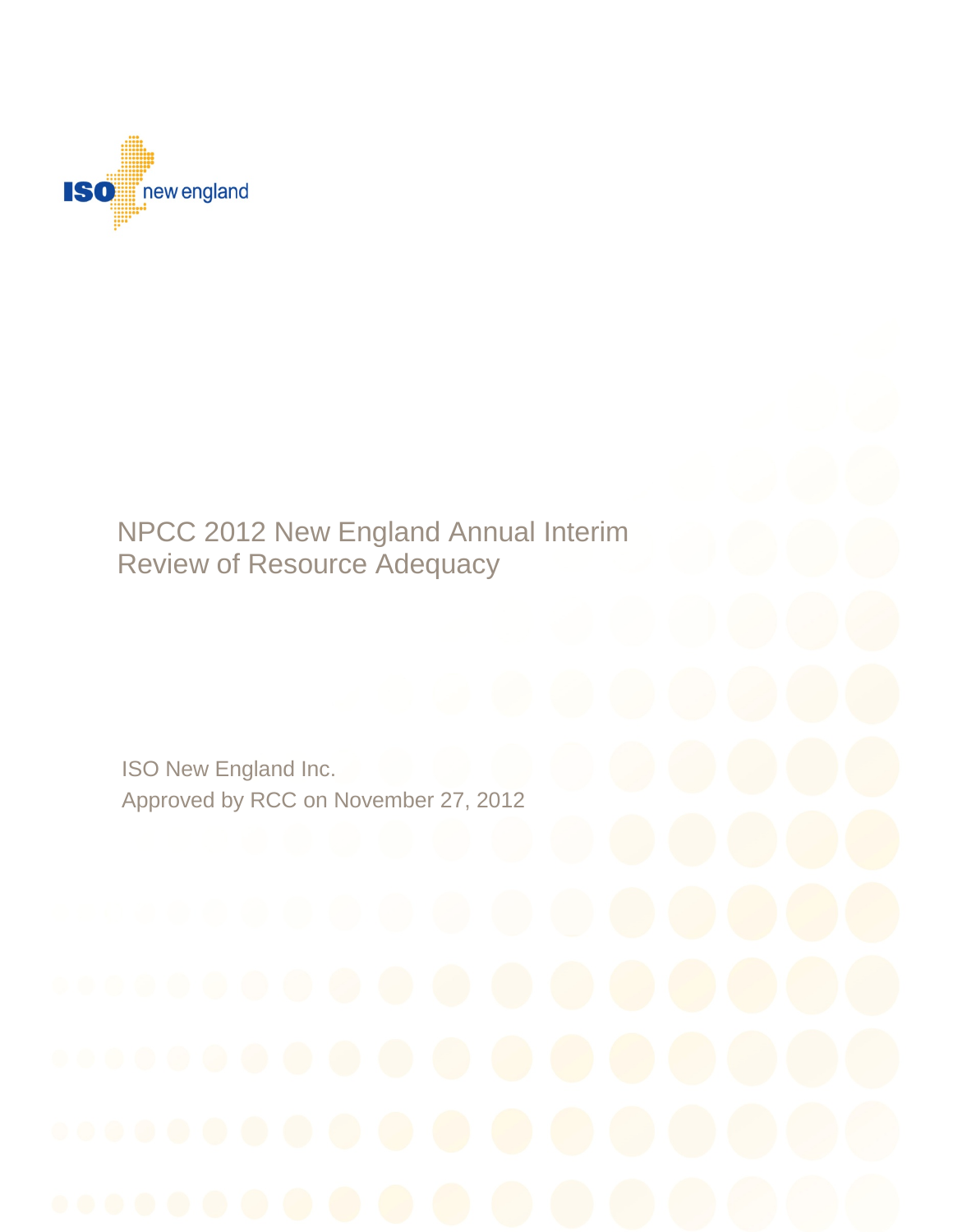# **1. Executive Summary**

This report is ISO New England's 2012 annual assessment (Interim Review) of its 2011 Comprehensive Review of Resource Adequacy, which covers the time period of 2012 through 2016. This Interim Review is conducted to comply with the Reliability Assessment Program (RAP) as established by the Northeast Power Coordinating Council (NPCC). It follows the resource adequacy review guidelines as outlined in the *NPCC Regional Reliability Directory #1 Appendix D, Basic Criteria for Design and Operation of Bulk Power System*.

Results of this Interim Review show that New England will comply with the NPCC resource adequacy reliability criterion under both the reference and the high demand forecasts for the study period 2013 through 2016. Tables E1 and E2 summarize the Loss of Load Expectation (LOLE) for the study years for the demand forecast scenarios simulated under two sets of capacity resource conditions.

| Year | 2011<br><b>Comprehensive</b> | 2012 Interim Review<br>(Days/Year)                   |                                                              |
|------|------------------------------|------------------------------------------------------|--------------------------------------------------------------|
|      | <b>Review</b><br>(Days/Year) | <b>Based on Capacity</b><br><b>Market Obligation</b> | <b>Based on Installed</b><br><b>Resource Seasonal Rating</b> |
| 2013 | 0.012                        | 0.019                                                | 0.000                                                        |
| 2014 | 0.005                        | 0.014                                                | 0.001                                                        |
| 2015 | 0.044                        | 0.040                                                | 0.011                                                        |
| 2016 | 0.067                        | information available in<br>February 2013            | 0.018                                                        |

**Table E1 LOLE under Reference Demand Forecast**

**Table E2 LOLE under High Demand Forecast**

| Year | 2011<br><b>Comprehensive</b> | 2012 Interim Review<br>(Days/Year)                   |                                                              |
|------|------------------------------|------------------------------------------------------|--------------------------------------------------------------|
|      | <b>Review</b><br>(Days/Year) | <b>Based on Capacity</b><br><b>Market Obligation</b> | <b>Based on Installed</b><br><b>Resource Seasonal Rating</b> |
| 2013 | 0.024                        | 0.032                                                | 0.001                                                        |
| 2014 | 0.014                        | 0.026                                                | 0.002                                                        |
| 2015 | 0.083                        | 0.071                                                | 0.024                                                        |
| 2016 | 0.140                        | information available in<br>February 2013            | 0.039                                                        |

To ensure resource adequacy for the region, ISO New England identifies the amount and locations of resources the system needs and meets these needs in the short term through the Forward Capacity Market (FCM). Forward Capacity Auctions (FCA) have been successfully conducted to procure an adequate amount of resources to cover the resource needs of the New England system through the year  $2015/16<sup>1</sup>$  $2015/16<sup>1</sup>$  $2015/16<sup>1</sup>$ .

<span id="page-1-0"></span> $1$  A capacity commitment period of 20xx/yy refers to a period from June 1, 20xx through May 31, 20yy.

NPCC 2012 New England Annual Interim Review of Resource Adequacy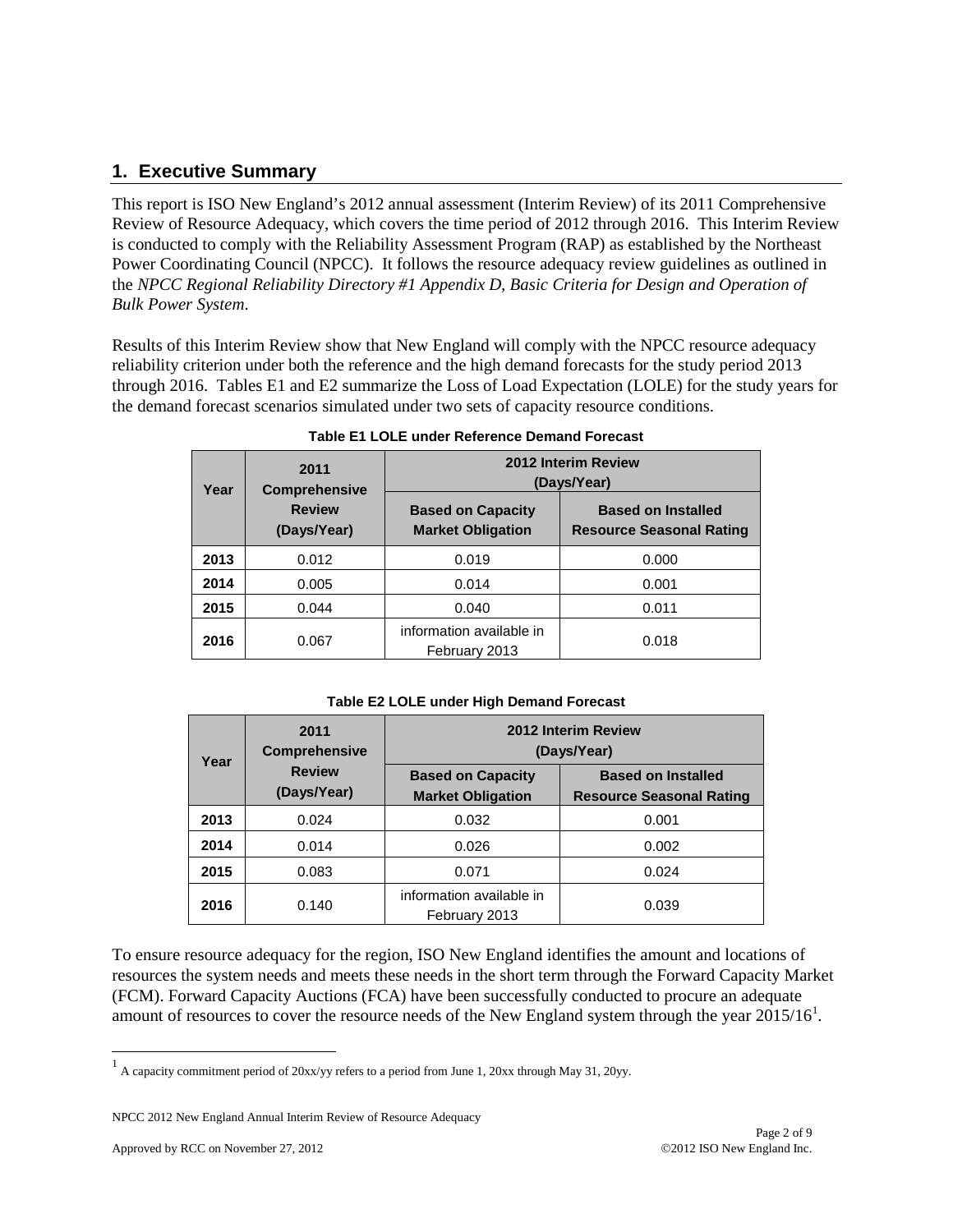The Forward Capacity Auction for the 2016/17 year will be conducted in February 2013. Given that the current level of installed capacity in the region is much higher than the Installed Capacity Requirement (ICR) identified for 2016/17, it is expected that ISO New England will be able to purchase the adequate amount of resources to meet the 2016/17 resource needs in the upcoming auction.

The resources procured by ISO New England through FCM assume a capacity supply obligation (CSO), and must be available in the specified timeframe to provide energy and reserve for the system. Other resources that do not have a capacity supply obligation can also participate in the energy and reserve markets to serve New England load and provide reserve. For this Interim Review, resource adequacy is assessed under two sets of resource assumptions: 1) using capacity supply obligations resources assumed under Forward Capacity Market; and 2) using the seasonal ratings of the existing and planned resources in the system.

# **2. Introduction**

This is the first update of New England's 2011 Comprehensive Review of Resource Adequacy, which was approved by NPCC in November 2011. Since the approval of the 2011 Comprehensive Review, ISO New England has conducted additional comprehensive resource adequacy assessments as part of its Regional System Planning (RSP) process. The major assumptions of this Interim Review are consistent with those used for the most recent RSP,  $RSP12^2$  $RSP12^2$  $RSP12^2$ .

# **3. Assumptions Changes**

## **3.1 Resource**

Table 1 compares resource assumptions between the two reviews. In the 2011 Comprehensive Review, the then known resources with capacity supply obligations were used for 2013 and 2014, and the same set of resources for 2014 (except for capacity imports that were adjusted down to include only the grandfathered contracts) was used for both 2015 and 2016. In this Interim Review, two sets of resource assumptions are used to simulate the system LOLE. As shown in Table 1, the first set of resource assumptions is based on "Capacity Market Obligation" that reflects the known CSOs resources assume under FCM. Since the FCA for 2016 will occur in February 2013, no simulation was conducted for 2016. The other set of resource assumptions is based on "Installed Resource Seasonal Rating", which includes all the existing and planned resources, and capacity imports, and uses their seasonal ratings as reported in the ISO New England *2012–2021 Forecast Report of Capacity, Energy, Loads, and Transmission* (2012 CELT Report) $3$ .

In recent years, the New England states have made energy efficiency (EE) a priority for the region, and the New England state-sponsored EE programs have grown to unprecedented levels. The Forward Capacity Market provides ISO New England with information about the commitments to deliver EE (also known as passive demand resources) to the region over a four-year period into the future. Historically, ISO New England held this level of EE constant when analyzing future years beyond the FCM timeframe. Thus, no incremental growth in EE was forecasted beyond the latest known amounts of FCM passive demand resources. The levels of state-sponsored EE investments and the magnitude of EE programs

NPCC 2012 New England Annual Interim Review of Resource Adequacy

<span id="page-2-0"></span> <sup>2</sup> http://www.iso-ne.com/committees/comm\_wkgrps/prtcpnts\_comm/pac/mtrls/2012/sep132012/index.html

<span id="page-2-1"></span><sup>3</sup> *http://www.iso-ne.com/trans/celt/report/2012/2012\_celt\_report.pdf*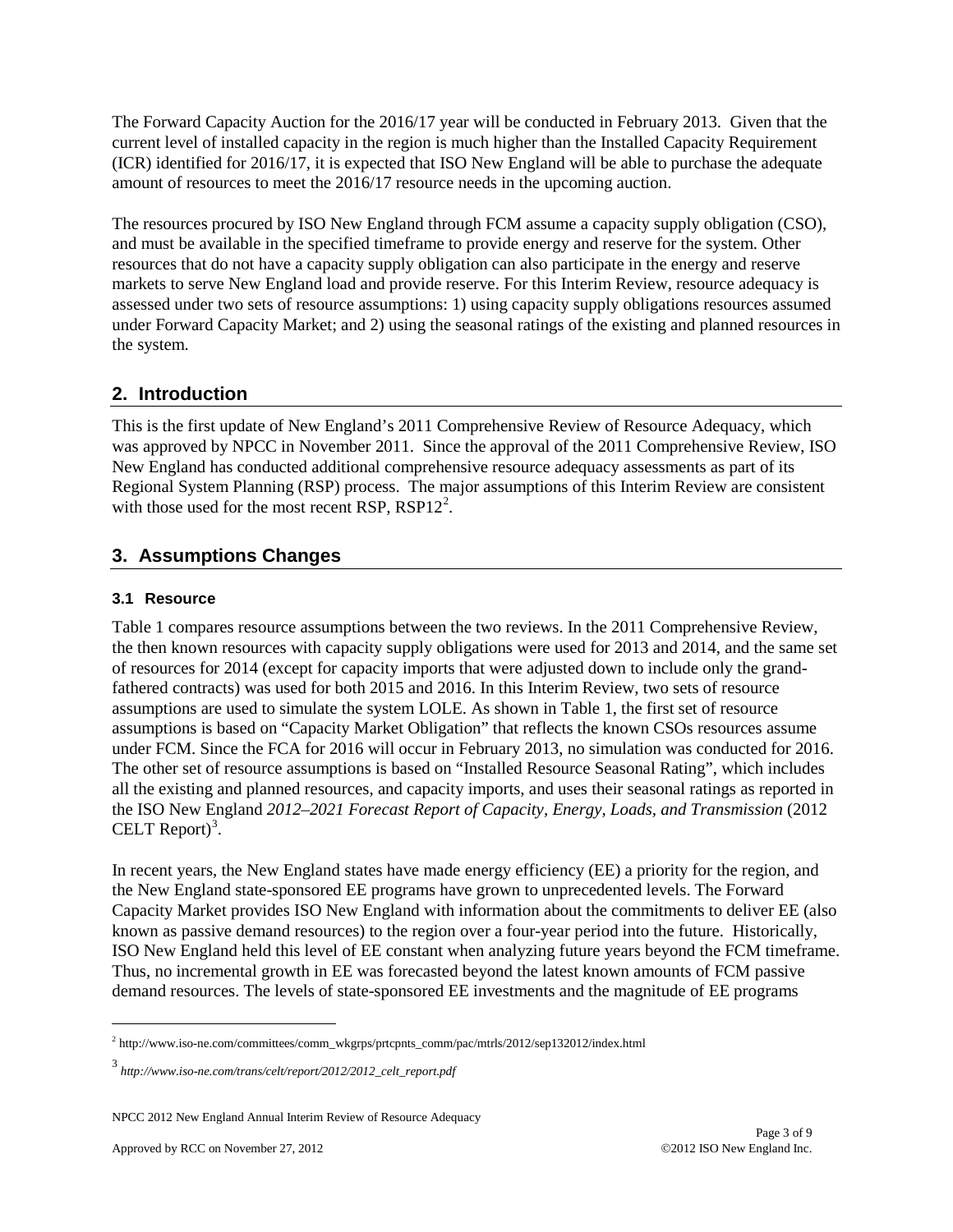prompted ISO New England and the region's energy-efficiency stakeholders to develop an EE forecast for 2015 through 2021. The results of the EE forecast for 2016 were incorporated in the LOLE assessment under the "Installed Resource Seasonal Rating" assumption set.

|      | 2011                                       | 2012 Interim Review (MW)                    |                   |                                                     |                   |
|------|--------------------------------------------|---------------------------------------------|-------------------|-----------------------------------------------------|-------------------|
| Year | <b>Comprehensive</b><br><b>Review (MW)</b> | <b>Capacity Market</b><br><b>Obligation</b> | <b>Difference</b> | <b>Installed Resource</b><br><b>Seasonal Rating</b> | <b>Difference</b> |
| 2013 | 33,362                                     | 33,347                                      | $-15$             | 36,501                                              | 3,139             |
| 2014 | 34,395                                     | 34.348                                      | $-47$             | 36,658                                              | 2,263             |
| 2015 | 32,886                                     | 33,760                                      | 574               | 35.398                                              | 2,512             |
| 2016 | 32.664                                     | information available in<br>February 2013   | -                 | 35.384                                              | 2.720             |

**Table 1 - Resources[4](#page-3-0) Assumptions Comparison (Summer Ratings)**

#### **3.2 Load**

The RSP11 load forecast was used in the 2011 Comprehensive Review, while this Interim Review uses the RSP12 forecast. The forecasts for annual energy and the winter peaks for these two load forecasts are not materially different. However, the RSP12 forecast for summer peak demand is lower than the RSP11 forecast, ranging from 760 MW in 2013 to 375 MW in 2016, as shown in Tables 2. Table 3 compares the peak demand forecast under a high economic growth scenario between these two reviews, which shows a similar trend. The changes are mainly a result of the updated economic forecast, which reflects (1) the recent recession ending in 2009, followed by weak economic growth beginning in 2010, and (2) a projected moderate rebound in 2014 through 2016, followed by sustained economic growth. This year's forecasts also incorporate the expected effects of federal energy-efficiency standards for appliances and commercial equipment, which will go into effect in 2013, and the historical energy-efficiency savings.

| Year | 2011 Comprehensive<br><b>Review (MW)</b> | 2012 Interim Review (MW) | <b>Difference</b><br>(MW) |
|------|------------------------------------------|--------------------------|---------------------------|
| 2013 | 28,525                                   | 27,765                   | -760                      |
| 2014 | 28,970                                   | 28.275                   | -695                      |
| 2015 | 29,380                                   | 28,840                   | -540                      |
| 2016 | 29,775                                   | 29,400                   | $-375$                    |

**Table 2 - Reference Peak Load Forecast Comparison**

<span id="page-3-0"></span> $^4$  Resources include internal generating units, demand-side resources and capacity imports.

NPCC 2012 New England Annual Interim Review of Resource Adequacy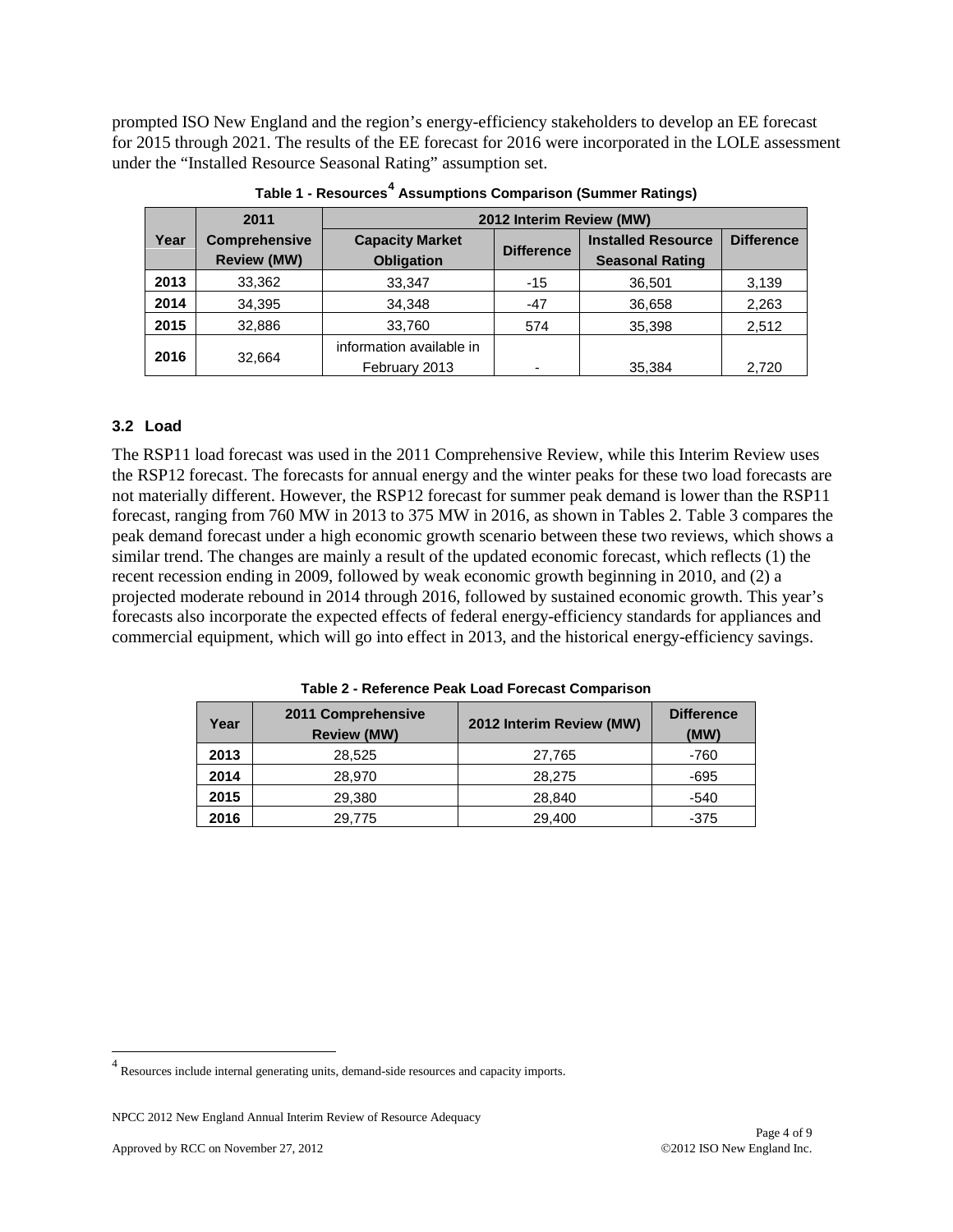| Year | 2011 Comprehensive<br><b>Review (MW)</b> | 2012 Interim Review<br>(MW) | <b>Difference</b><br>(MW) |
|------|------------------------------------------|-----------------------------|---------------------------|
| 2013 | 29,085                                   | 28,200                      | -885                      |
| 2014 | 29,645                                   | 28,815                      | -830                      |
| 2015 | 30,150                                   | 29.470                      | -680                      |
| 2016 | 30,635                                   | 30,110                      | -525                      |

**Table 3 - High Load Forecast Comparison**

## **3.3 Interface Limits**

The same sub-area representation is used in these two reviews. The transmission interface limits used in the 2011 Comprehensive Review were based on RSP11 assumptions, while RSP12 assumptions are used in this Interim Review. Table 4 shows the transmission transfer limits used for both reviews. The differences are mainly due to changes of in-service dates of proposed transmission upgrades.

**Interface Limit assumed in 2011 Comprehensive Review (MW) Limit assumed in 2012 Interim Review (MW)** New Brunswick to New England  $\vert$  700 700 700 Orrington South 1,200 1,200 1,200 Surowiec South 1,150 1,150 1,150 Maine – NH 1,600 1,575 (2015) 1,550 (2016) 1,600 North to South 2,700 2,700 2,700 Boston Import 4,900 4,850 (2014) 4,900 4,850 (2014) SEMA Export  $\begin{array}{|c|c|c|c|c|c|}\n\hline\n\end{array}$  No Limit  $\begin{array}{|c|c|c|c|c|c|}\n\hline\n\end{array}$  No Limit SEMA / RI Export 3,000 3,300 (2016) 3,000 3,300 (2016) East to West 2.800 3,500 (2016) 2,800 3,500 (2017) Connecticut Import 2,500 2,600 (2014) 3,400 (2016) 2,500 2,600 (2014) 3,400 (2017) Southwestern CT Import 1 1 1 1 2,200 3,200 3,200 Norwalk / Stamford Import 1,650 1,650 1,650 New York/New England (Summer/Winter) 1,400/1,875 1,400/1,875 1,400/1,875 HQII Import 1,400 1,400 1,400 Highgate Import 200 200 200 Cross Sound Cable 0 0

**Table 4 - Major Transmission Interface Limits Assumed in the 2011 & 2012 Reviews (MW)**

## **3.4 Unit Availability**

Table 5 compares the weighted average EFORd assumptions used in the 2011 Comprehensive Review and this Interim Review. Overall, the system weighted average EFORd for generating capacity assumed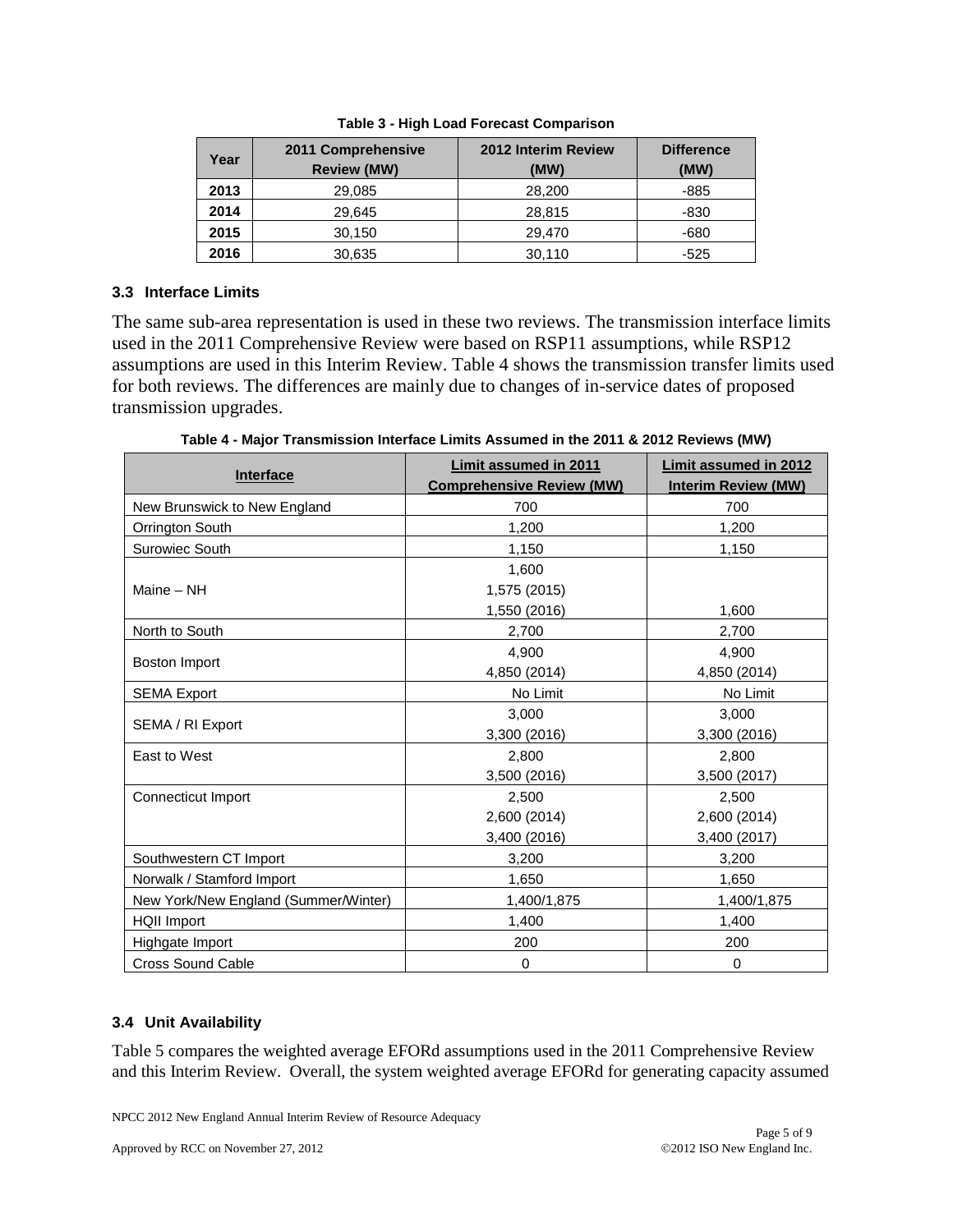| $140000$ Onango in El Orta Aboumptiono Troigntou Aronagoo |                                               |                                                  |  |
|-----------------------------------------------------------|-----------------------------------------------|--------------------------------------------------|--|
| <b>Unit Type</b>                                          | 2011 Comprehensive<br><b>Review EFORd (%)</b> | 2012 Interim Review<br>EFORd <sup>5</sup> $(\%)$ |  |
| <b>Fossil</b>                                             | 6.9                                           | 8.9                                              |  |
| <b>Combined Cycle</b>                                     | 4.1                                           | 3.6                                              |  |
| <b>Diesel</b>                                             | 6.8                                           | 6.9                                              |  |
| Jet                                                       | 7.6                                           | 8.7                                              |  |
| <b>Nuclear</b>                                            | 1.8                                           | 2.4                                              |  |
| Hydro                                                     | 3.5                                           | 3.3                                              |  |
| <b>Others</b>                                             | 14.4                                          | 15.6                                             |  |
| <b>System</b>                                             | 4.9                                           | 5.5                                              |  |

in this review has slightly increased as compared to the 2011 review assumptions.

#### **Table 5 - Change In EFORd Assumptions – Weighted Averages**

#### **3.5 Fuel Supply Diversity**

In New England, different types of generators provide capacity and generate electric energy using a variety of fuels, including natural gas, nuclear, coal, oil, hydroelectric, and several types of renewable resources. One of the main risks to system reliability is that the region has become highly dependent on natural gas to generate electricity and provide reserves. New England has faced challenging operating conditions resulting from the actual or anticipated unavailability of the region's gas-fired generating capacity or energy production. During the winter when peak natural gas use occurs for space heating, the local distribution companies (LDCs) exercise their firm pipeline (and storage) entitlements to service their core customers and satisfy the space heating needs of residences and businesses, which could leave most of the single-fuel, gas-only power plants without a fuel source to generate electricity. Additionally, at any time during the year, the loss of a major pipeline or compressor station, due to forced outages or maintenance for example, could temporarily constrain pipeline capacity and limit service to non-firm customers in New England. Market conditions under which generating units could not capture volatile intraday gas pricing in their wholesale electricity market offers create a disincentive for generators to use their nominated gas for electric power generation and thus allow them to profit more from selling their gas transportation and supply into the gas market than using the gas to generate electricity.

ISO New England has started working with stakeholders through its Strategic Planning Initiative to address the region's fuel diversity needs, especially the risks related to increased reliance on natural gasfired capacity. ISO New England has identified a set of solutions to pursue with stakeholders. These include long-term changes to the Forward Capacity Market and Forward Reserve Market to create better incentives for generators to perform in accordance with their operating characteristics. Generators may achieve this performance by adding dual-fuel capability and making alternative fuel arrangements, such as investing in oil inventory, or entering into firm gas transportation contracts. The latter may, in turn, encourage pipeline expansion, thereby addressing current pipeline limitations.

<span id="page-5-0"></span>http://www.iso-

ne.com/committees/comm\_wkgrps/relblty\_comm/pwrsuppln\_comm/mtrls/2012/sep62012/2013ara3\_2014ara2\_2015ara1\_icr\_values\_pspc9- 06revised.pdf

NPCC 2012 New England Annual Interim Review of Resource Adequacy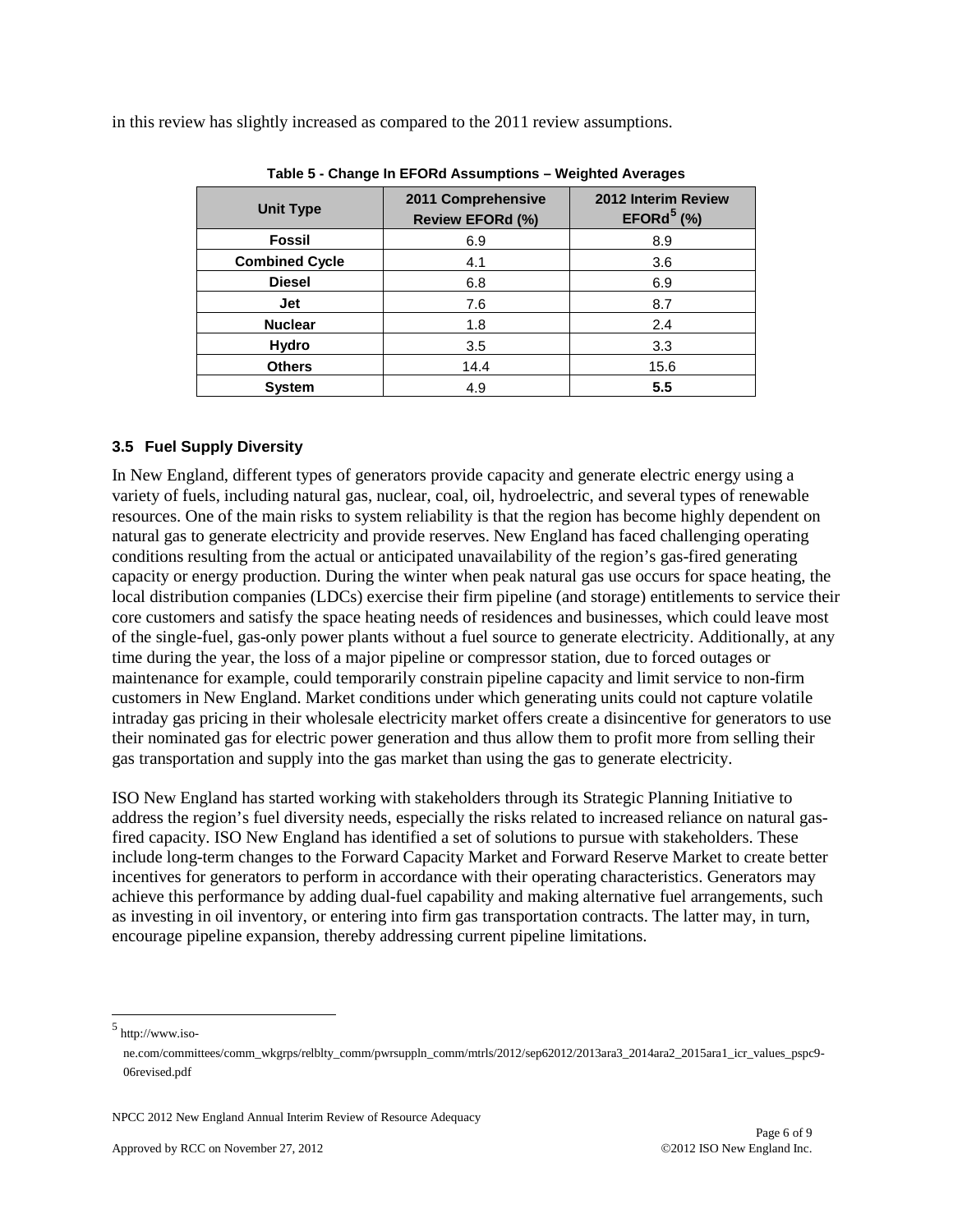In the short-term, ISO New England continues to leverage experience from operating events in the past years, including adverse weather and decreased availability of liquefied natural gas supply, to minimize the adverse reliability consequences of fuel-shortage events. In addition, ISO New England has also indentified a set of market- and information- based solutions with proposed implementation targets within the next few years, which includes 1) a supplemental procurement mechanism to assure appropriate levels of firm fuel capability for the existing gas and oil fleet; 2) market rule changes to allow generators to modify their offers to recover their costs of acquiring fuel intra-day, and to align the timing of electricity market with the gas market; 3) information enhancements to allow ISO New England to obtain information from the generators regarding their fuel schedule and differences between cleared amounts and scheduled fuel supply, thus improving the system operator's ability to assess the likelihood that generators will fail to accurately follow dispatch requests.

## **3.6 Impacts of Environmental Emission Regulations**

The development and implementation of several major EPA and regional environmental regulations, including those addressing ambient air quality, greenhouse gases (such as carbon dioxide), air toxics, and cooling water, are raising various issues that ISO New England is evaluating and addressing through studies and planning processes pursuant to its tariff and in consultation with stakeholders.

Environmental regulations could materially affect various electric power generators beginning in this year and continuing through 2020, when many affected facilities are required to come into compliance. EPA estimates show that, when finalized, these regulations could affect a significant amount of installed fossilfueled capacity and, in the case of cooling water, nuclear capacity across the region. Compliance with upcoming environmental regulations, in some cases, will entail significant capital investment for retrofitting facilities with post-combustion control devices, closed-cycle cooling systems, or fuelswitching equipment or for retiring electric generators. ISO New England estimated that, in total, these regulations would affect over 12.1 GW of installed capacity across New England.

The aggregate impact of these regulations for many of the affected generators will be greater operations, maintenance, and capital costs. These increased costs will result from new emissions allowances, new pollutant controls, increased waste disposal, and unit conversions to allow the use of cleaner fuels, such as natural gas. These environmental regulations also may affect system reliability by limiting generator energy production, reducing capacity output, or hastening generator retirements. Many generators in New England either have retrofits in place or are planning retrofits to comply with environmental rules. ISO New England will continues to monitor the evolving environmental regulations and evaluate both the likelihood of future compliance activities and the potential retirements of generating units.

## **3.7 Others**

The interconnection benefits from neighboring Areas are considered in both assessments. Since the 2011 Comprehensive Review, ISO New England has conducted additional tie benefit studies to identify the amount of tie reliability assistance New England can rely on from its neighbors for resource adequacy studies. Table 6 summarizes the tie benefit assumptions for these two reviews.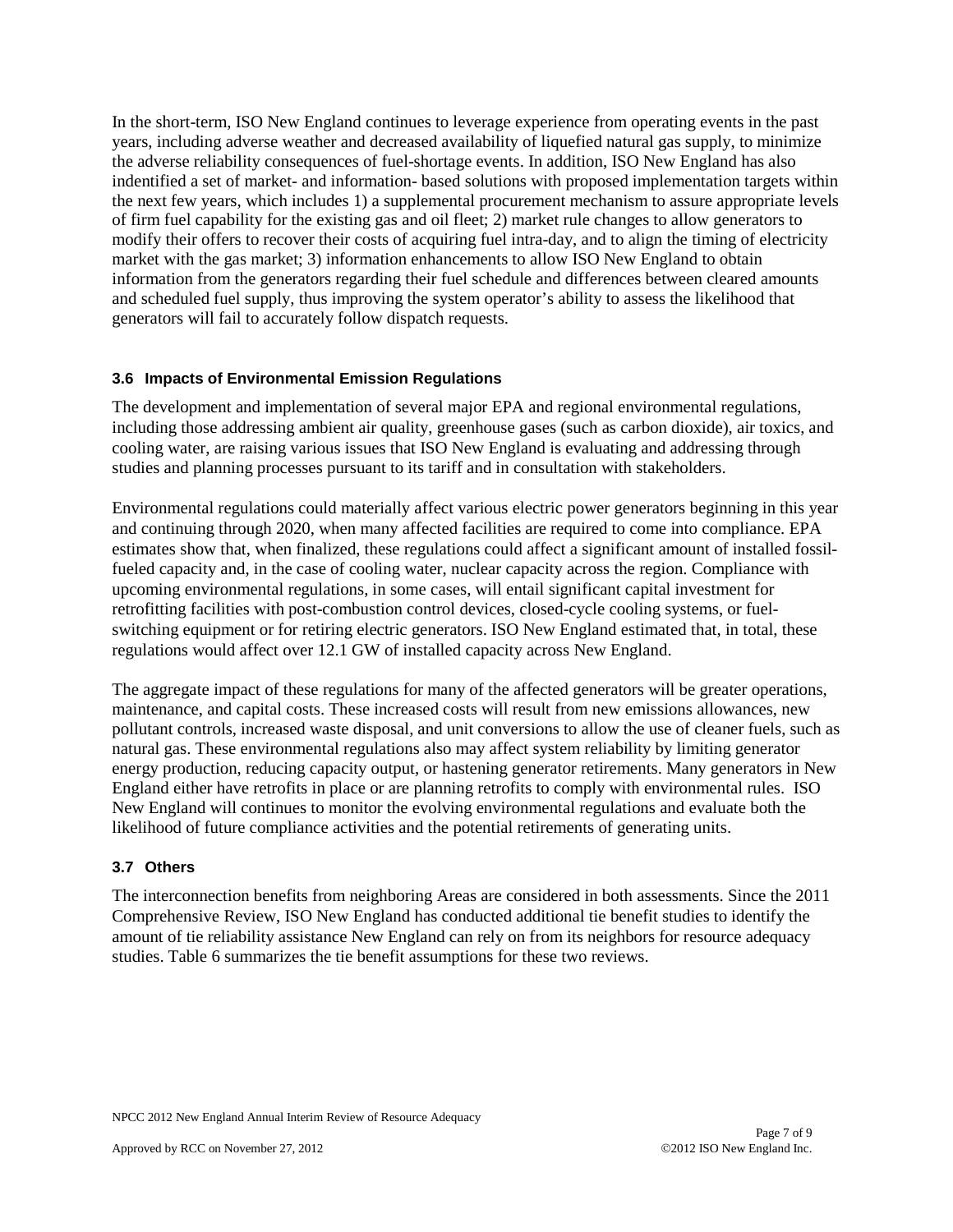| Year | 2011 Comprehensive Review | 2012 Interim Review |
|------|---------------------------|---------------------|
| 2013 | 1.700                     | $1,828^{6}$         |
| 2014 | 1,689                     | 1,689               |
| 2015 | 1.676                     | $1,676^8$           |
| 2016 | 1.676                     | 870                 |

**Table 6 – Assumed Tie Benefits from Neighboring Areas (MW)**

Other assumptions for these two reviews are consistent with each other.

## **4. RESULTS**

Tables 7 and 8 summarize the New England system LOLE results for the scenarios investigated within this Interim Review and those from the 2011 Comprehensive Review. The differences in the results of the two reliability reviews can be attributed to the differences in assumptions used for each review as previously outlined.

The LOLE results indicate that New England's forward capacity market has procured adequate resources for years 2013 to 2015, and the existing and planned resources in the region are expected to be adequate to satisfy reliability requirements for the year 2016.

| Year | 2011<br><b>Comprehensive</b> | 2012 Interim Review<br>(Days/Year)<br><b>Based on Installed</b><br><b>Based on Resource</b> |                                 |
|------|------------------------------|---------------------------------------------------------------------------------------------|---------------------------------|
|      | <b>Review</b>                |                                                                                             |                                 |
|      | (Days/Year)                  | <b>Market Obligation</b>                                                                    | <b>Resource Seasonal Rating</b> |
| 2013 | 0.012                        | 0.019                                                                                       | 0.000                           |
| 2014 | 0.005                        | 0.014                                                                                       | 0.001                           |
| 2015 | 0.044                        | 0.040                                                                                       | 0.011                           |
| 2016 | 0.067                        | information available in<br>February 2013                                                   | 0.018                           |

#### **Table 7 – LOLE Under Reference Demand Forecast**

<span id="page-7-0"></span> $6$  [http://www.iso-](http://www.iso-ne.com/committees/comm_wkgrps/relblty_comm/pwrsuppln_comm/mtrls/2012/jul312012/2013ara3_tie_benefits_pspc_07312012.pdf)

[ne.com/committees/comm\\_wkgrps/relblty\\_comm/pwrsuppln\\_comm/mtrls/2012/jul312012/2013ara3\\_tie\\_benefits\\_pspc\\_07312012.pdf](http://www.iso-ne.com/committees/comm_wkgrps/relblty_comm/pwrsuppln_comm/mtrls/2012/jul312012/2013ara3_tie_benefits_pspc_07312012.pdf)

<span id="page-7-1"></span><sup>7</sup> [http://www.iso-ne.com/committees/comm\\_wkgrps/relblty\\_comm/relblty/mtrls/2011/jan182011/index.html](http://www.iso-ne.com/committees/comm_wkgrps/relblty_comm/relblty/mtrls/2011/jan182011/index.html)

<span id="page-7-2"></span><sup>8</sup> [http://www.iso-ne.com/committees/comm\\_wkgrps/relblty\\_comm/pwrsuppln\\_comm/mtrls/2011/sep152011/index.html](http://www.iso-ne.com/committees/comm_wkgrps/relblty_comm/pwrsuppln_comm/mtrls/2011/sep152011/index.html)

<span id="page-7-3"></span><sup>9&</sup>lt;br>[http://www.iso-ne.com/committees/comm\\_wkgrps/relblty\\_comm/pwrsuppln\\_comm/mtrls/2012/jun142012/2016\\_fca\\_tie\\_benefits\\_study.pdf](http://www.iso-ne.com/committees/comm_wkgrps/relblty_comm/pwrsuppln_comm/mtrls/2012/jun142012/2016_fca_tie_benefits_study.pdf)

NPCC 2012 New England Annual Interim Review of Resource Adequacy